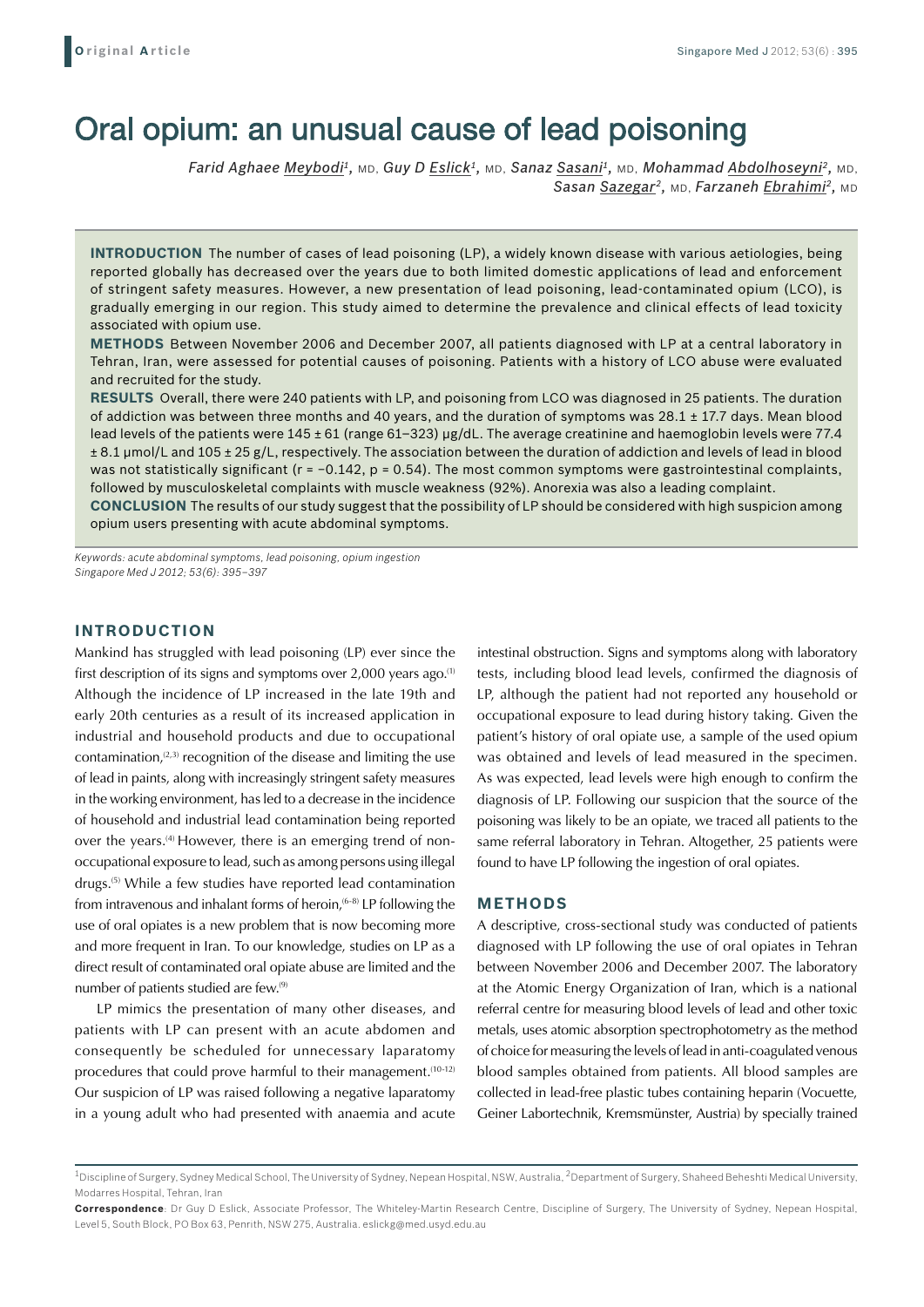staff. Consent for participating in the study was obtained from patients by a staff stationed at the laboratory. Patients were questioned for a probable history of oral opium abuse.

Of the 240 patients with LP, 25 patients reported a positive history of oral opium use. These patients were interviewed following informed consent and a questionnaire was handed out to determine the risk factors associated with lead exposure in these patients. Patients with known risk factors of LP, such as occupational exposure, were excluded from the study, but those with no risk factors who admitted to consumption of oral opiates were included. Opium samples were analysed by the same laboratory that tested samples from the 25 patients to confirm the diagnosis.

Patients were screened and evaluated by a trained physician, who filled out the questionnaire after evaluating their symptoms. The questionnaire included questions pertaining to three distinct groups of manifestations or symptoms – constitutional, gastrointestinal and musculoskeletal. Complete physical examination was performed for each patient, including complete blood count, blood urea nitrogen and creatinine levels. Patients were advised to either quit their habit or change the source of opium supply, and they were referred to toxicologists for further treatment. Data were analysed using the Statistical Package for the Social Sciences version 14.0 (SPSS Inc, Chicago, IL, USA).

## **RESULTS**

Of the 240 patients diagnosed with LP, 25 patients admitted to opium use. There were 24 (96%) men and one (4%) woman in the group, with an average age of  $41.8 \pm 13.5$  years. The duration of addiction to oral opiates differed widely (range three months to 40 years). Although the patients were not aware of the duration of use of the contaminated opiate, their mean duration of symptoms was 28.1  $\pm$  17.7 days. Blood levels of lead were 145  $\pm$  61 (range 61–323) µg/dL. The average creatinine and haemoglobin levels were 77.4  $\pm$  8.1 umol/L and 105  $\pm$  25 g/L, respectively. Pearson's chi-square test, which was used to determine the association between the duration of addiction and blood lead levels in patients using opiates, did not show any statistical significance  $(r = -0.142, p = 0.54)$ .

The most common complaints were anorexia ( $n = 24$ , 96%), abdominal pain ( $n = 23$ , 92%), weight loss  $> 10\%$  within a two month period (n = 21, 84%), constipation (n = 22, 88%) and nausea (n = 14, 56%). The most common musculoskeletal complaint was muscle weakness ( $n = 23$ , 92%). Other complaints included wrist drop ( $n = 1$ , 4%), pain in the extremities  $(n = 22, 88\%)$ , paraesthesia  $(n = 14, 56\%)$ , and reduced vision  $(n = 5, 20\%)$  and hearing  $(n = 2, 8\%)$ . Three (12%) patients who initially presented with acute abdomen (bowel obstruction  $n = 2$ ): peritonitis  $n = 1$ ) underwent laparatomy prior to the diagnosis of LP. The patients were divided into two groups – those that were operated on and those who did not undergo surgery. The levels of lead in blood in these two groups of patients were  $99 \pm 33$  µg/dL

and 152 ± 66 µg/dL, respectively. The Mann-Whitney *U* test, which was used to investigate the relationship between the blood lead levels and presentation of acute abdomen, did not demonstrate any statistical significance ( $p = 0.16$ ). An analysis of findings based on the patients' residence revealed no significant difference in the degree of air pollution or occupational exposure to lead among 20 of the 25 patients living in four areas located in the central and northern parts of Tehran.

## **DISCUSSION**

Our results indicate that contaminated oral opiates could be a source of LP. Lead, a heavy metal with a high atomic mass and low melting point, was discovered over 6,000 years ago and has been used in products ever since.<sup>(1,2)</sup> Although its special characteristics made it indispensable in the making of many products, such as pipes, solder, brass fixtures, crystal paint, ceramics and batteries, individuals involved in these industries face elevated risks of LP due to occupational exposure to lead.<sup>(2,9)</sup>

While lead compounds have a sweet taste, an attribute that is related to the high rates of LP seen in children when these compounds are used in paints on toys, lead in its pure metallic form does not have a specific taste. Dealers of opiates add lead to these drugs due to its heavy weight, thus increasing the value of the sold product.<sup>(9)</sup> and because lead can be easily obtained from used batteries.(13) As would be expected, none of the patients who admitted to using opiates in our group reported any changes in the taste of the substance being used. LP symptoms have a wide spectrum and are nonspecific, ranging from nausea, vomiting, constipation, abdominal pain, extremity pains, headache, paraesthesia, muscle weakness and anaemia.<sup>(14)</sup> Lead is easily absorbed by the gastrointestinal and respiratory systems and into the blood, bone and soft tissues.<sup>(2)</sup> The rate of lead absorption from the gastrointestinal tract is also increased in malnutrition and iron deficiency states.<sup>(15)</sup> As lead accumulates in the bodies of patients insidiously, the associated intoxication and connection with symptoms often goes unnoticed in patients. This was mirrored in our study group as well, with none of the patients relating their symptoms to the use of opiates. Moreover, it is likely that symptoms of LP in users of lead-contaminated opium may mimic withdrawal symptoms, thus prompting a vicious cycle of increased opium use.

The abuse of opiates causes gastrointestinal symptoms, including changes in bowel habits and constipation, and may be the reason for the high prevalence of gastrointestinal symptoms in our patients. As was seen in a patient in this study, LP symptoms can mimic an acute surgical abdomen, and in the absence of an appropriate index of suspicion of LP, the symptoms can be mistaken for a crisis of sickle cell anaemia, cholecystitis or nephrolithiasis.(10,11) The higher rate of laparotomies (12%) seen among our patients also reflects the fact that surgeons may be primarily concerned with ruling out surgical problems in patients presenting with a history suggestive of an acute abdomen. No significant difference was seen between the levels of air pollution